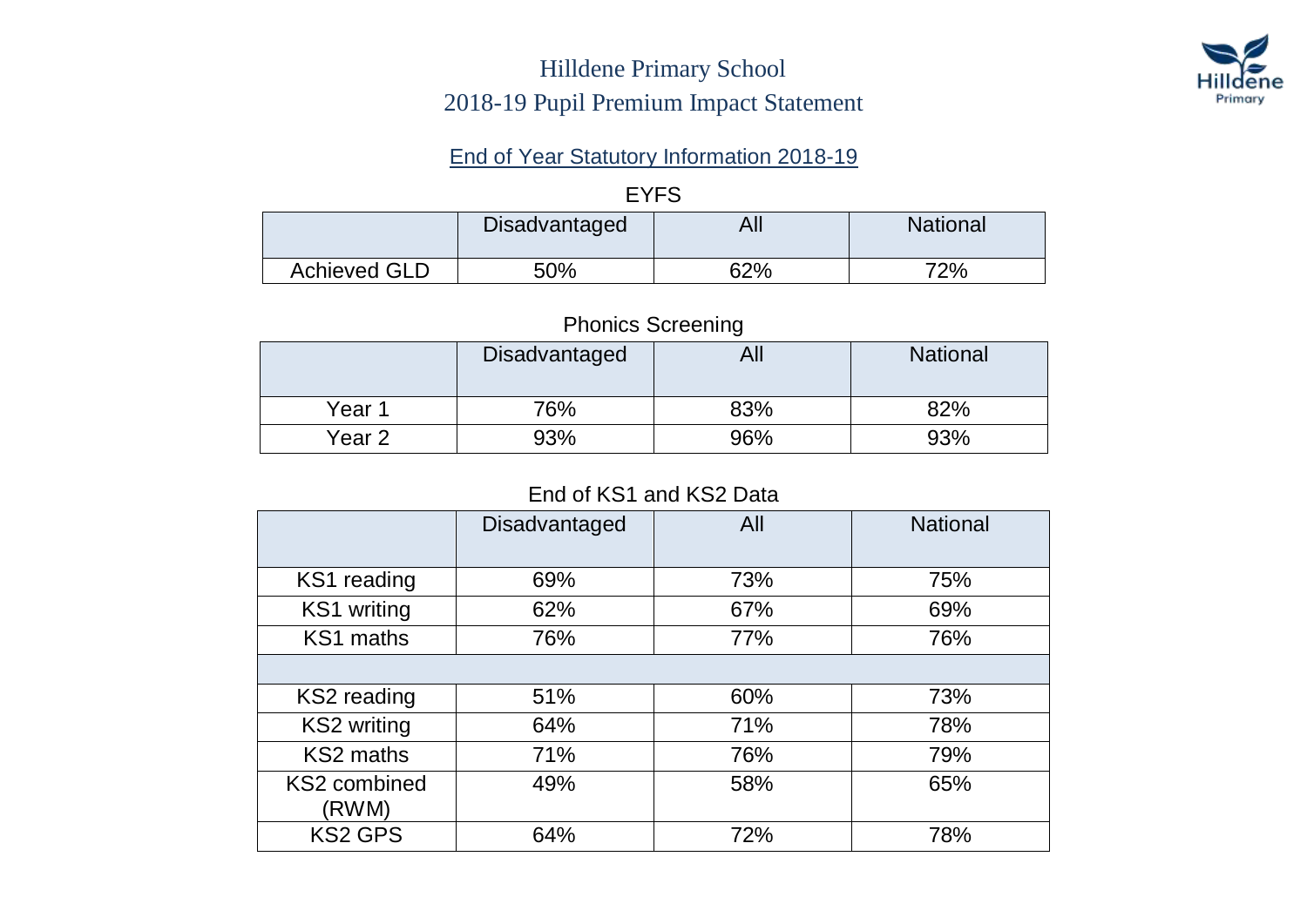

| <b>Item/Project/Support</b>                                                                  | <b>Rationale for this choice</b>                                                                                                                 | <b>Outcome</b>                                                                                                                                                                                          |                                                    |                                 |                                    |                |                |                |
|----------------------------------------------------------------------------------------------|--------------------------------------------------------------------------------------------------------------------------------------------------|---------------------------------------------------------------------------------------------------------------------------------------------------------------------------------------------------------|----------------------------------------------------|---------------------------------|------------------------------------|----------------|----------------|----------------|
| <b>Teaching and Learning</b>                                                                 |                                                                                                                                                  |                                                                                                                                                                                                         |                                                    |                                 |                                    |                |                |                |
| Additional teaching staff,<br>providing daily<br>intervention in Literacy<br>and Mathematics | To improve pupil outcomes.<br>To improve engagement and<br>focus of pupils in lessons.<br>To provide provision for<br>targeted support groups in | To raise attainment in reading, writing and mathematics to diminish the difference<br>between Pupil Premium children and non-Pupil Premium children.<br><b>Additional teacher provision (Reception)</b> |                                                    |                                 |                                    |                |                |                |
|                                                                                              | addition to core lessons for<br>pupils.                                                                                                          |                                                                                                                                                                                                         |                                                    | Autumn<br>baseline 2018<br>(17) | <b>Achieved GLD</b><br>Summer 2019 |                |                |                |
|                                                                                              |                                                                                                                                                  | Exceeding<br><b>ARE</b>                                                                                                                                                                                 |                                                    | $\Omega$                        | 2                                  |                |                |                |
|                                                                                              |                                                                                                                                                  | At ARE                                                                                                                                                                                                  |                                                    | $\overline{2}$                  | 14                                 |                |                |                |
|                                                                                              |                                                                                                                                                  | <b>Below ARE</b>                                                                                                                                                                                        |                                                    | $\overline{15}$                 | $\mathbf{1}$                       |                |                |                |
|                                                                                              |                                                                                                                                                  | Achieving GLD:<br><b>Additional teacher provision (Y2)</b>                                                                                                                                              | 100% expected progress<br>59% accelerated progress |                                 |                                    |                |                |                |
|                                                                                              |                                                                                                                                                  |                                                                                                                                                                                                         | Reading (9)                                        |                                 | Writing (13)                       |                | Maths (12)     |                |
|                                                                                              |                                                                                                                                                  |                                                                                                                                                                                                         | Summer<br>2018                                     | Summer<br>2019                  | Summer<br>2018                     | Summer<br>2019 | Summer<br>2018 | Summer<br>2019 |
|                                                                                              |                                                                                                                                                  | Above ARE                                                                                                                                                                                               |                                                    | $\Omega$                        |                                    | $\Omega$       |                | 0              |
|                                                                                              |                                                                                                                                                  | At ARE                                                                                                                                                                                                  | $\mathbf 1$                                        | 9                               | 2                                  | 8              | 3              | 11             |
|                                                                                              |                                                                                                                                                  | <b>Below ARE</b>                                                                                                                                                                                        | 8                                                  |                                 | 11                                 | 5              | 9              | $\mathbf{1}$   |
|                                                                                              |                                                                                                                                                  |                                                                                                                                                                                                         |                                                    |                                 |                                    |                |                |                |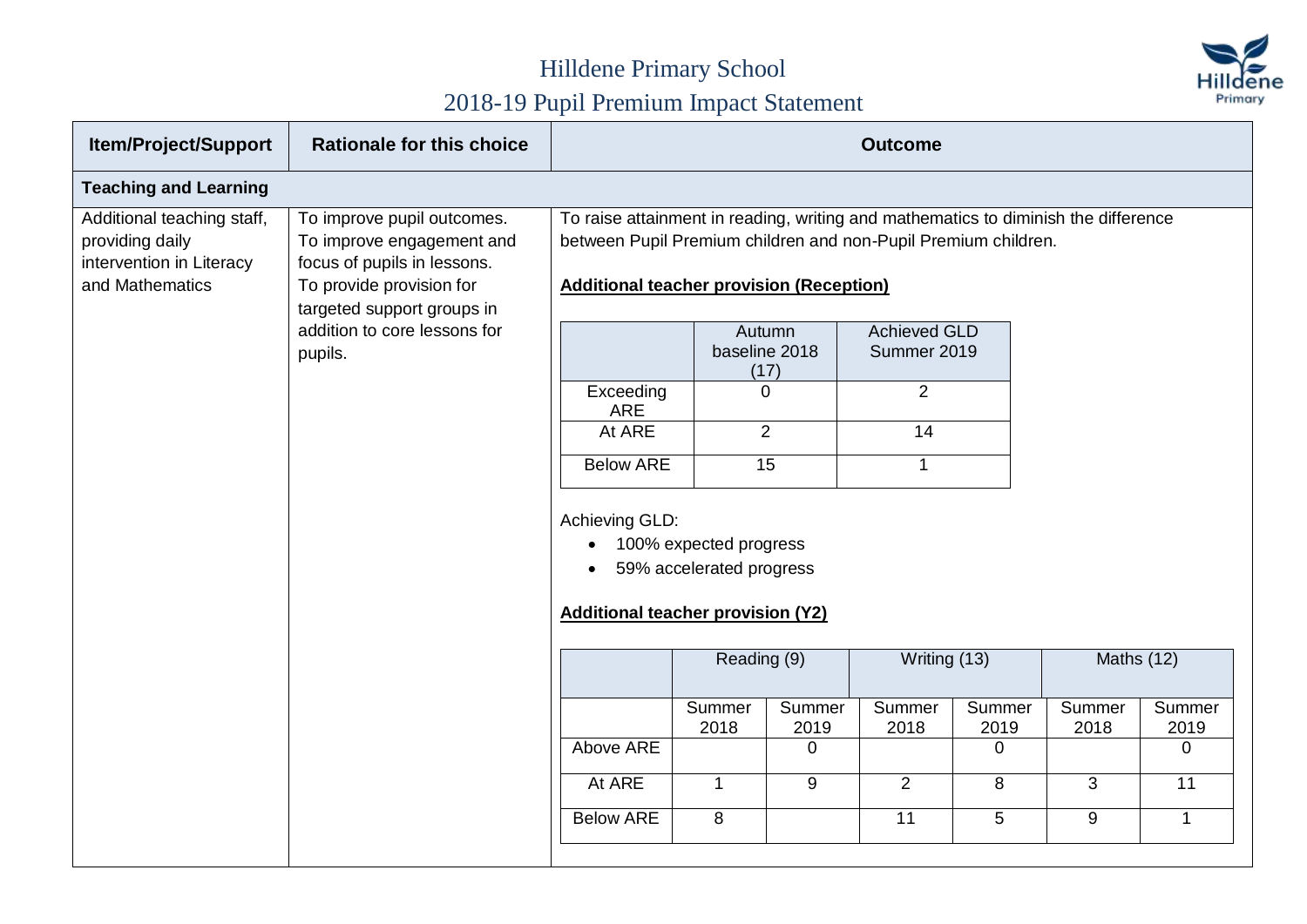### Hilldene Primary School 2018-19 Pupil Premium Impact Statement



| Reading:<br>100% expected progress<br>89% accelerated progress<br>Writing:<br>100% expected progress<br>62% accelerated progress<br>Maths:<br>100% expected progress<br>$\bullet$<br>67% accelerated progress |
|---------------------------------------------------------------------------------------------------------------------------------------------------------------------------------------------------------------|
|                                                                                                                                                                                                               |
|                                                                                                                                                                                                               |
|                                                                                                                                                                                                               |
|                                                                                                                                                                                                               |
|                                                                                                                                                                                                               |
|                                                                                                                                                                                                               |
|                                                                                                                                                                                                               |
|                                                                                                                                                                                                               |
|                                                                                                                                                                                                               |
|                                                                                                                                                                                                               |
| <b>Fresh Start Programme (UKS2)</b>                                                                                                                                                                           |
|                                                                                                                                                                                                               |
| Year Group<br>Expected<br>Accelerated                                                                                                                                                                         |
| Progress<br>Progress                                                                                                                                                                                          |
| Year 5 (19)<br>90% (17)<br>63% (12)                                                                                                                                                                           |
| Year 6 (14)<br>86% (12)<br>71% (10)                                                                                                                                                                           |
|                                                                                                                                                                                                               |
|                                                                                                                                                                                                               |
| To improve pupil outcomes in<br>Improved pupil outcomes.<br>Speech and Language                                                                                                                               |
| Support<br>Increased confidence as learners.<br>reading, writing and maths.                                                                                                                                   |
| To improve speech,<br>Improved speech, communication and language skills.                                                                                                                                     |
| communication and language                                                                                                                                                                                    |
| skills.                                                                                                                                                                                                       |
| To improve pupil confidence.                                                                                                                                                                                  |
|                                                                                                                                                                                                               |
| To improve pupil engagement in                                                                                                                                                                                |
| lessons.                                                                                                                                                                                                      |
|                                                                                                                                                                                                               |
| To support parents in                                                                                                                                                                                         |
| communication with their<br>children.                                                                                                                                                                         |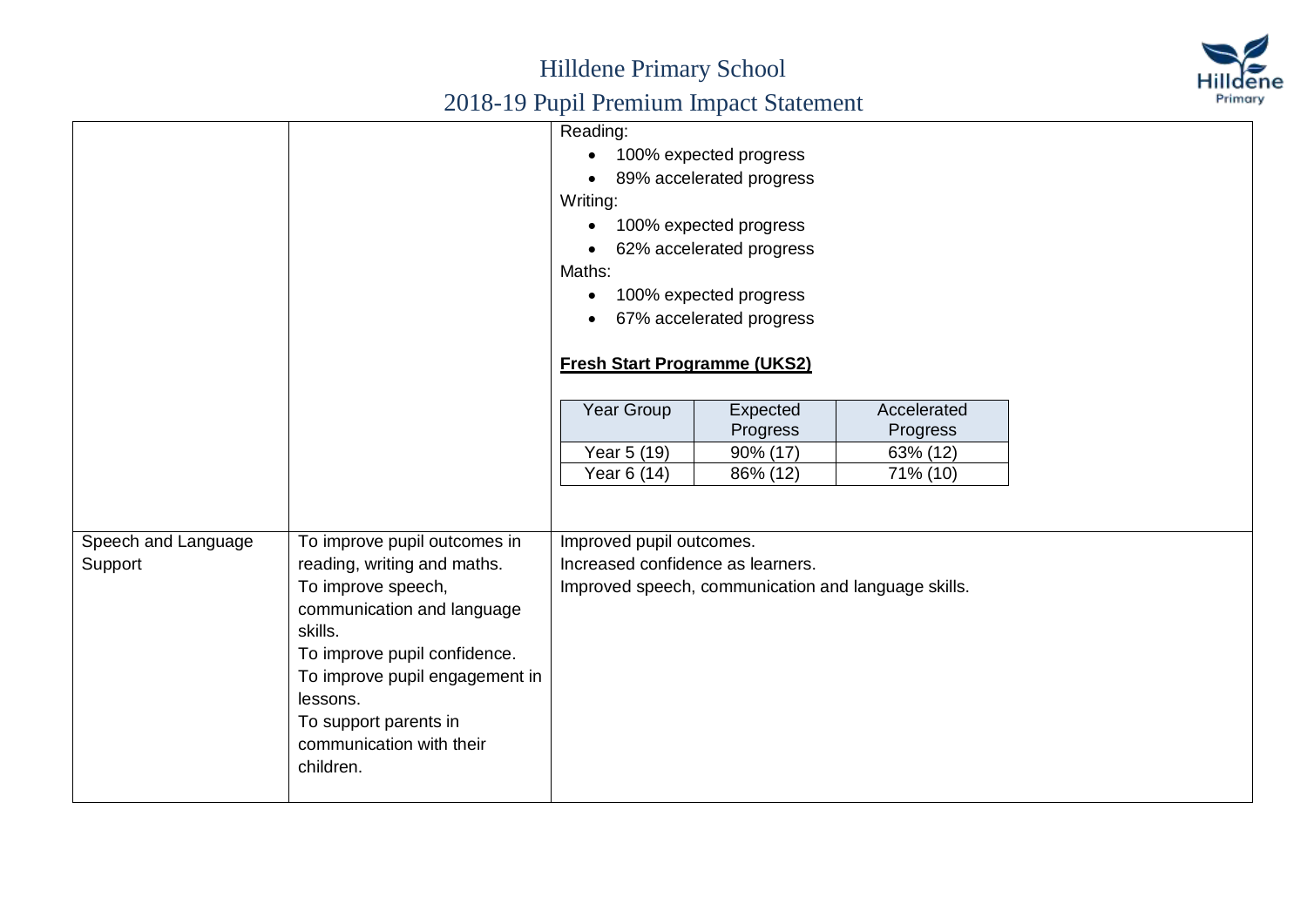

| Booster tuition to targeted    | To improve pupil outcomes.                  | Individual attainment and progress targets met.                                                                                                                                                                                                                                                             |                 |                                                                                   |                      |  |  |  |  |
|--------------------------------|---------------------------------------------|-------------------------------------------------------------------------------------------------------------------------------------------------------------------------------------------------------------------------------------------------------------------------------------------------------------|-----------------|-----------------------------------------------------------------------------------|----------------------|--|--|--|--|
| groups of pupils in            | To ensure pupils achieve                    | <b>Booster Headlines (Autumn term)</b>                                                                                                                                                                                                                                                                      |                 |                                                                                   |                      |  |  |  |  |
| reading, writing and<br>maths. | individual targets.                         |                                                                                                                                                                                                                                                                                                             |                 |                                                                                   |                      |  |  |  |  |
|                                |                                             | 90% of children attending additional tuition sessions during the autumn term made<br>at least expected progress (e.g. 2+ points progress)<br>27% of children attending additional tuition sessions during the autumn term made<br>more than expected progress (e.g. 3+ points progress)                     |                 |                                                                                   |                      |  |  |  |  |
|                                |                                             |                                                                                                                                                                                                                                                                                                             |                 | <b>Booster Headlines (Spring - Summer term)</b>                                   |                      |  |  |  |  |
|                                |                                             | 90% of children attending additional tuition sessions during the spring & summer<br>terms made at least expected progress (e.g. 3+ points progress)<br>48% of children attending additional tuition sessions during the spring & summer<br>terms made more than expected progress (e.g. 4+ points progress) |                 |                                                                                   |                      |  |  |  |  |
| School librarian               | To ensure PP pupils access a                |                                                                                                                                                                                                                                                                                                             |                 | Reading outcomes improve across the school.                                       |                      |  |  |  |  |
|                                | wide range of reading materials.            |                                                                                                                                                                                                                                                                                                             |                 | Attitudes toward reading improve across the school.                               |                      |  |  |  |  |
|                                | To promote reading as a life                |                                                                                                                                                                                                                                                                                                             |                 | Parental engagement improves for PP pupils.                                       |                      |  |  |  |  |
|                                | skill.                                      |                                                                                                                                                                                                                                                                                                             |                 |                                                                                   |                      |  |  |  |  |
|                                | To assist teachers in raising               |                                                                                                                                                                                                                                                                                                             |                 | <b>Librarian - additional reading sessions (Spring/Summer terms)</b>              |                      |  |  |  |  |
|                                | standards in reading.                       |                                                                                                                                                                                                                                                                                                             |                 |                                                                                   |                      |  |  |  |  |
|                                | To support targeted pupils in               | Year                                                                                                                                                                                                                                                                                                        | Total No.       | No. of pupil who made                                                             | No. of pupils making |  |  |  |  |
|                                | meeting their reading targets.              | Group                                                                                                                                                                                                                                                                                                       | of pupils       | at least expected                                                                 | accelerated progress |  |  |  |  |
|                                | To assist in engaging parents of            |                                                                                                                                                                                                                                                                                                             |                 | progress in reading                                                               |                      |  |  |  |  |
|                                | PP pupils to the importance of              |                                                                                                                                                                                                                                                                                                             | 27              | 93% (25)                                                                          | 52% (14)             |  |  |  |  |
|                                | being a successful reader.                  | $\overline{\mathbf{4}}$                                                                                                                                                                                                                                                                                     | 4               | $100\%$ (4)                                                                       | $50\%$ (2)           |  |  |  |  |
|                                |                                             | 6                                                                                                                                                                                                                                                                                                           | $\overline{32}$ | $100\%$ (1)                                                                       | $100\%$ (1)          |  |  |  |  |
|                                |                                             | Total                                                                                                                                                                                                                                                                                                       |                 | 94% (30)                                                                          | 53% (17)             |  |  |  |  |
| School improvement             | To provide staff development                |                                                                                                                                                                                                                                                                                                             |                 | Regular HSIS visits to school have challenged and supported teaching and learning |                      |  |  |  |  |
| support                        | opportunities and training<br>requirements. | throughout the school.                                                                                                                                                                                                                                                                                      |                 |                                                                                   |                      |  |  |  |  |
|                                |                                             |                                                                                                                                                                                                                                                                                                             |                 | EYFS – environment, moving and handling,                                          |                      |  |  |  |  |
|                                |                                             | Maths - challenge and differentiation                                                                                                                                                                                                                                                                       |                 |                                                                                   |                      |  |  |  |  |
|                                |                                             |                                                                                                                                                                                                                                                                                                             |                 |                                                                                   |                      |  |  |  |  |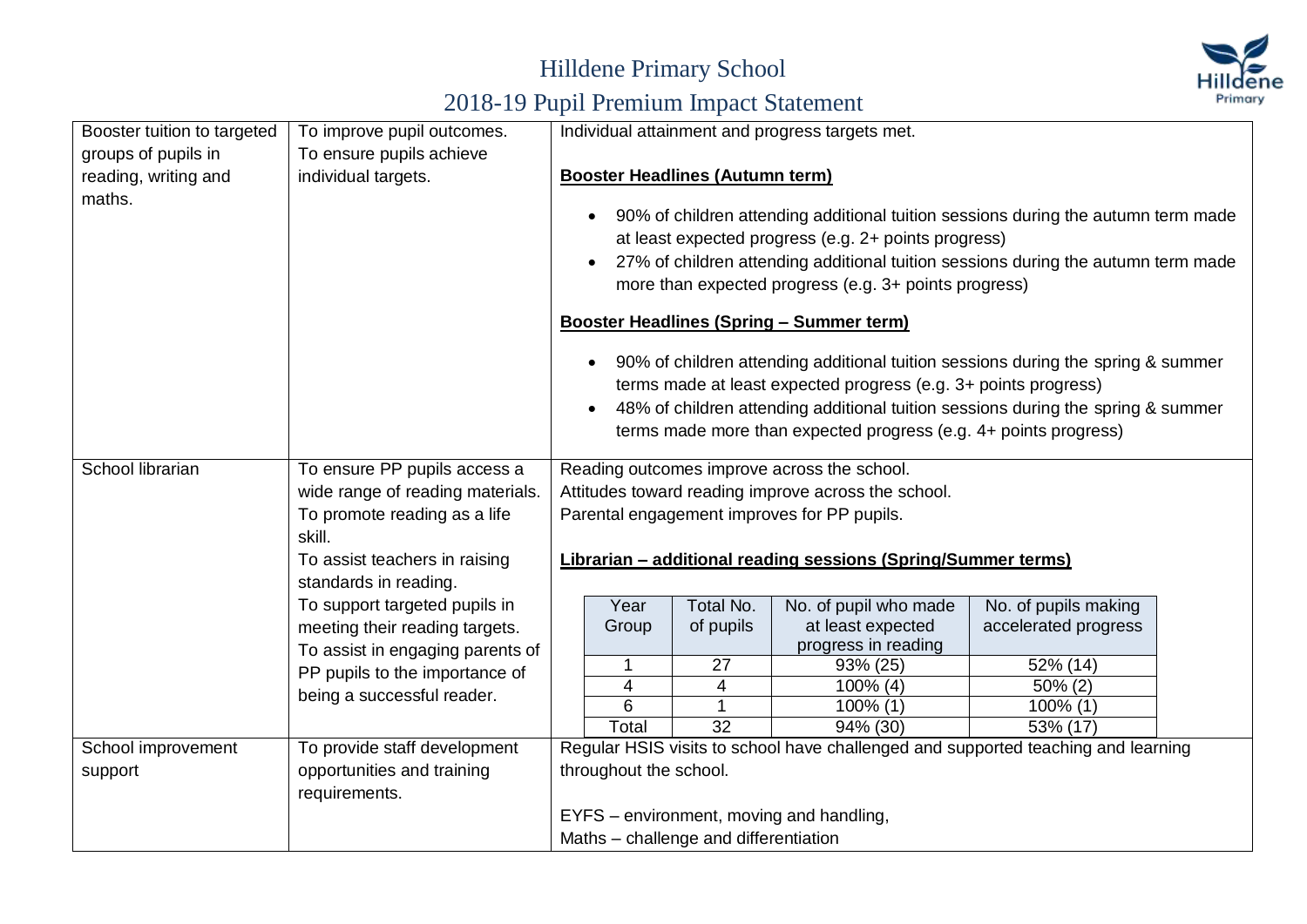

|                 |                                                                                   | PP - website, presentation of information, understanding of the role<br><b>PRM</b><br>Computing - parental engagement and awareness<br>To improve teaching and learning.<br>To ensure school systems meet local authority standards.<br>To improves school systems and processes.                                                                                                                                                                                                                                                                                                                                                                                                                                                                                                                                                                                                |                                                                       |  |  |  |
|-----------------|-----------------------------------------------------------------------------------|----------------------------------------------------------------------------------------------------------------------------------------------------------------------------------------------------------------------------------------------------------------------------------------------------------------------------------------------------------------------------------------------------------------------------------------------------------------------------------------------------------------------------------------------------------------------------------------------------------------------------------------------------------------------------------------------------------------------------------------------------------------------------------------------------------------------------------------------------------------------------------|-----------------------------------------------------------------------|--|--|--|
|                 |                                                                                   |                                                                                                                                                                                                                                                                                                                                                                                                                                                                                                                                                                                                                                                                                                                                                                                                                                                                                  | <b>Total Cost: £170,801</b><br><b>Percentage of Expenditure: 50.5</b> |  |  |  |
| <b>Pastoral</b> |                                                                                   |                                                                                                                                                                                                                                                                                                                                                                                                                                                                                                                                                                                                                                                                                                                                                                                                                                                                                  |                                                                       |  |  |  |
| HSSW and LM     | To provide social and emotional<br>support to families and improve<br>attendance. | To provide social and emotional support to pupils and their families and improve<br>attendance.<br>Improved emotional, social and physical wellbeing within the school.<br>Effective safeguarding procedures, systems and processes.<br>Special recognition from London Safeguarding board about work to improve<br>asthma awareness across borough schools.<br>Ofsted reports:<br>Leaders, including the governing body, have ensured that keeping children safe is<br>at the forefront of the school's work. You have created a nurturing environment<br>where pupils feel protected and cared for.<br>Pupils say they feel safe in school and the overwhelming majority of parents who<br>answered Ofsted's online questionnaire agreed.<br>Leaders have developed a strong safeguarding culture in the school which is<br>supported well by effective systems and practices. |                                                                       |  |  |  |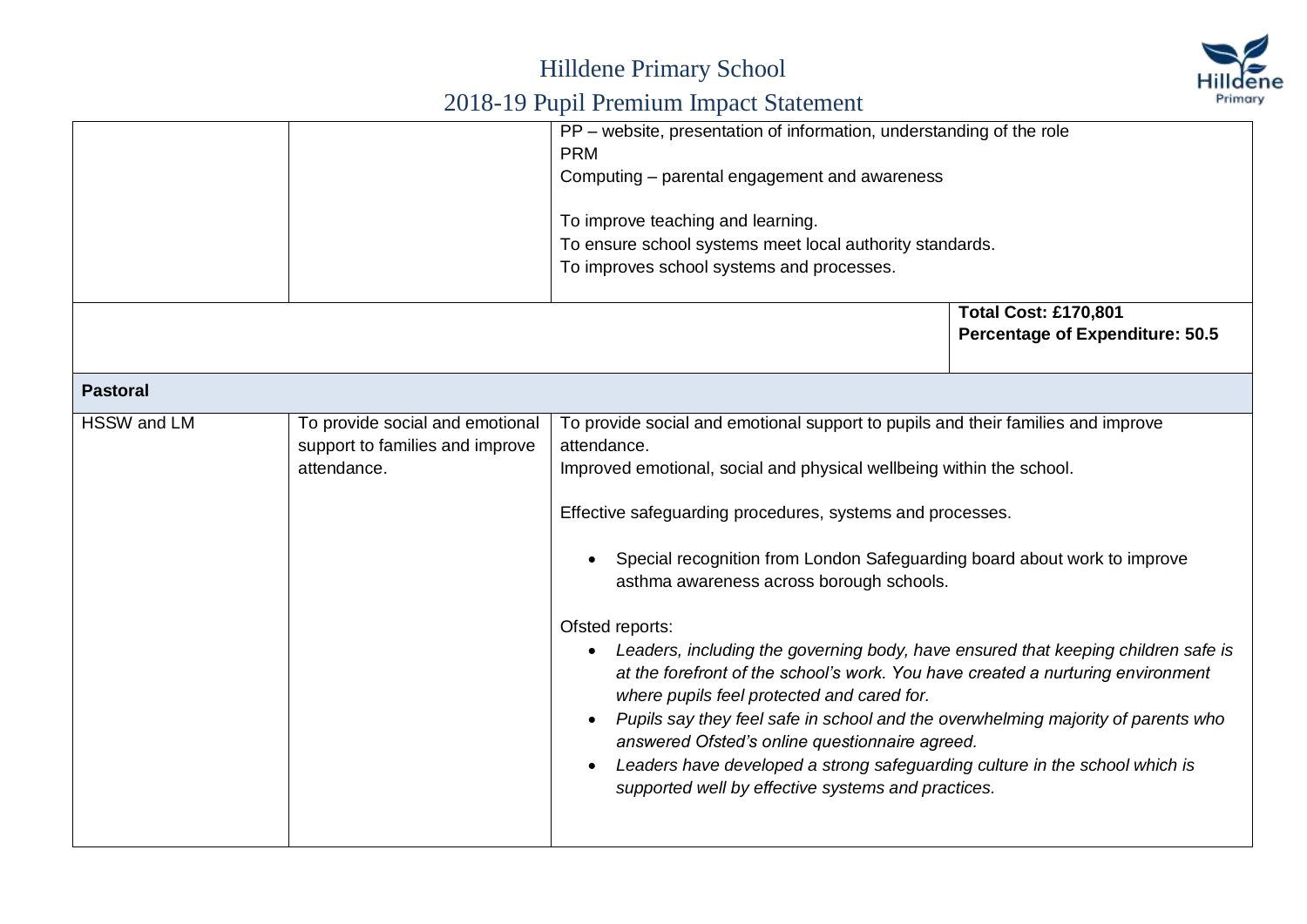

| <b>Attendance Officer</b>                                                                                                                                                     | To build good relationship with                                |                  | Latest data currently available Spring 2019 |                                                                             |       |                                                                            |                      |                                         |                                                                         |                                    |
|-------------------------------------------------------------------------------------------------------------------------------------------------------------------------------|----------------------------------------------------------------|------------------|---------------------------------------------|-----------------------------------------------------------------------------|-------|----------------------------------------------------------------------------|----------------------|-----------------------------------------|-------------------------------------------------------------------------|------------------------------------|
|                                                                                                                                                                               | parents of pupils whose<br>attendance is below<br>expectation. |                  |                                             | <b>Spring Term Attendance YR-6</b>                                          |       |                                                                            |                      |                                         | Data demonstrates a 3 year upward                                       |                                    |
|                                                                                                                                                                               | To promote attendance targets.                                 | Spring 2017      |                                             | Spring 2018                                                                 |       | Spring 2019                                                                |                      | spring term.                            | trend for improving attendance in the                                   |                                    |
|                                                                                                                                                                               | To support previous non-<br>attending parents about the        | 94.5             |                                             | 94.2                                                                        |       | 94.99                                                                      |                      |                                         |                                                                         |                                    |
| importance of education for<br>their children.<br>To improve attendance overall.                                                                                              |                                                                |                  | <b>Spring Term Attendance Y1-6</b>          |                                                                             |       | Data demonstrates a 3 year upward<br>trend for improving attendance in the |                      |                                         |                                                                         |                                    |
|                                                                                                                                                                               | To contribute toward                                           | Spring 2017      |                                             | Spring 2018                                                                 |       | Spring 2019                                                                |                      |                                         | spring term and overall attendance                                      |                                    |
| diminishing the difference<br>between PP and non PP pupil<br>attendance.<br>To plan and deliver attendance<br>incentives, rewards, systems.<br>To support data collection and | 94.6                                                           |                  | 94.4                                        |                                                                             | 95.2  |                                                                            | pupils in Y1-6       | closer to the overall target of 96% for |                                                                         |                                    |
|                                                                                                                                                                               |                                                                |                  |                                             |                                                                             |       |                                                                            |                      |                                         |                                                                         |                                    |
|                                                                                                                                                                               | <b>Spring Term Punctuality</b><br>number of lates              |                  |                                             | Data demonstrates a 3 year trend for<br>improving punctuality in the spring |       |                                                                            |                      |                                         |                                                                         |                                    |
|                                                                                                                                                                               | analysis of attendance figures.                                | Spring 2017      |                                             | Spring 2018                                                                 |       | Spring 2019                                                                | term.                |                                         |                                                                         |                                    |
|                                                                                                                                                                               |                                                                | 923              |                                             | 911                                                                         |       | 527                                                                        |                      |                                         |                                                                         |                                    |
|                                                                                                                                                                               |                                                                | <b>Spring</b>    | All%                                        | Girls%                                                                      | Boys% | PP%                                                                        | <b>SEND</b><br>EHCP% | CLA%                                    | Data                                                                    | demonstrates                       |
|                                                                                                                                                                               |                                                                | 2017             | 94.5                                        | 94.7                                                                        | 94.2  | 93.4                                                                       | 92.8                 | 98.7                                    |                                                                         | overall improved<br>attendance for |
|                                                                                                                                                                               |                                                                | 2018             | 94.2                                        | 94.3                                                                        | 94.2  | 93.1                                                                       | 91.5                 | 98.94                                   | groups                                                                  | all identified                     |
|                                                                                                                                                                               | 2019                                                           | 94.99            | 95                                          | 94.9                                                                        | 93.6  | 93.7                                                                       | 100                  |                                         |                                                                         |                                    |
|                                                                                                                                                                               |                                                                | <b>Spring PA</b> |                                             |                                                                             |       |                                                                            |                      |                                         | Data demonstrates a 3 year trend for<br>diminishing persistent absence. |                                    |
|                                                                                                                                                                               |                                                                | Spring 2017      |                                             | Spring 2018                                                                 |       | Spring 2019                                                                |                      |                                         |                                                                         |                                    |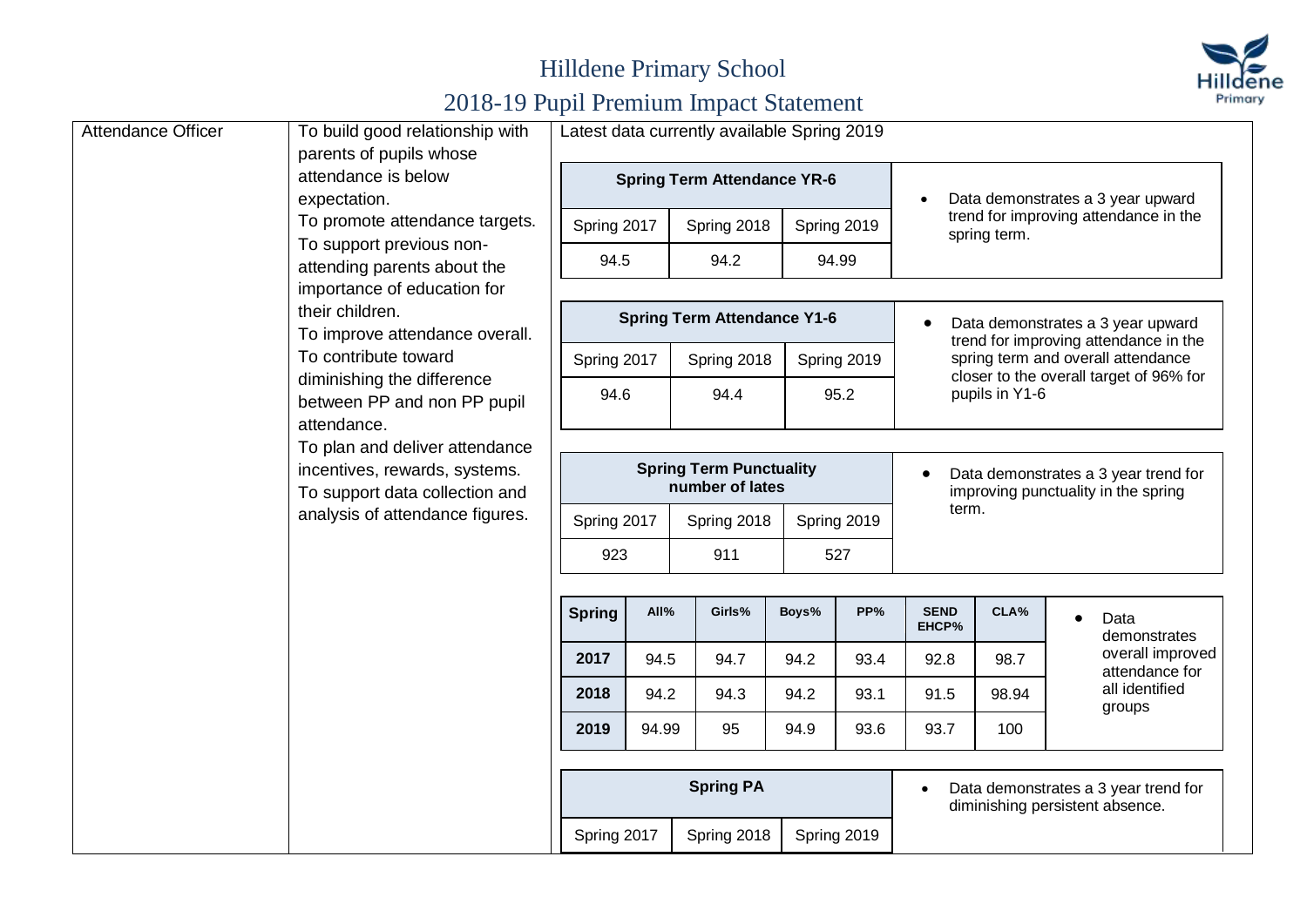

|                        |                                   | 18.46                                            | 17.4                          | 13.97       |                                                                                        |  |  |  |
|------------------------|-----------------------------------|--------------------------------------------------|-------------------------------|-------------|----------------------------------------------------------------------------------------|--|--|--|
|                        |                                   |                                                  |                               |             |                                                                                        |  |  |  |
| Counselling            | To support pupils with their      | Improved pupil wellbeing.                        |                               |             |                                                                                        |  |  |  |
|                        | emotional wellbeing.              | Improved parental engagement and family support. |                               |             |                                                                                        |  |  |  |
|                        | To provide the school with        |                                                  |                               |             |                                                                                        |  |  |  |
|                        | expert advice about how to        |                                                  |                               |             |                                                                                        |  |  |  |
|                        | support individual pupils.        |                                                  |                               |             |                                                                                        |  |  |  |
|                        | To help pupils to separate        |                                                  |                               |             |                                                                                        |  |  |  |
|                        | home and school life.             |                                                  |                               |             |                                                                                        |  |  |  |
|                        | To improve wellbeing for pupils.  |                                                  |                               |             |                                                                                        |  |  |  |
|                        |                                   |                                                  |                               |             | <b>Total Cost: £136,263</b>                                                            |  |  |  |
|                        |                                   |                                                  |                               |             | <b>Percentage of Expenditure: 40.1</b>                                                 |  |  |  |
| <b>Curriculum</b>      |                                   |                                                  |                               |             |                                                                                        |  |  |  |
|                        |                                   |                                                  |                               |             |                                                                                        |  |  |  |
| Attendance Incentives  | To motivate families and pupils   | Latest data currently available Spring 2019      |                               |             |                                                                                        |  |  |  |
|                        | to attend school.                 |                                                  |                               |             |                                                                                        |  |  |  |
|                        | To ensure whole school            |                                                  | Spring attendance Party 96% + |             | Improved numbers of pupils eligible for                                                |  |  |  |
|                        | attendance is at 96%+ overall.    |                                                  |                               |             | attendance parties. Impact that                                                        |  |  |  |
|                        |                                   | Spring 2017                                      | Spring 2018                   | Spring 2019 | incentives are effective in supporting<br>improved attendance.                         |  |  |  |
|                        |                                   | 380                                              | 375                           | 395         |                                                                                        |  |  |  |
|                        |                                   |                                                  |                               |             |                                                                                        |  |  |  |
| <b>Theatre Company</b> | To provide pupils with a broader  | Improved experiences for pupils.                 |                               |             |                                                                                        |  |  |  |
| Productions in school  | range of experiences which        |                                                  |                               |             | Improved knowledge of non-academic life skills and experiences which can be related to |  |  |  |
|                        | they can then relate to their own | the wider world.                                 |                               |             |                                                                                        |  |  |  |
|                        | lives outside of school.          |                                                  |                               |             |                                                                                        |  |  |  |
|                        | To provide engaging and           |                                                  |                               |             |                                                                                        |  |  |  |
|                        | purposeful out-of-classroom       |                                                  |                               |             |                                                                                        |  |  |  |
|                        | learning.                         |                                                  |                               |             |                                                                                        |  |  |  |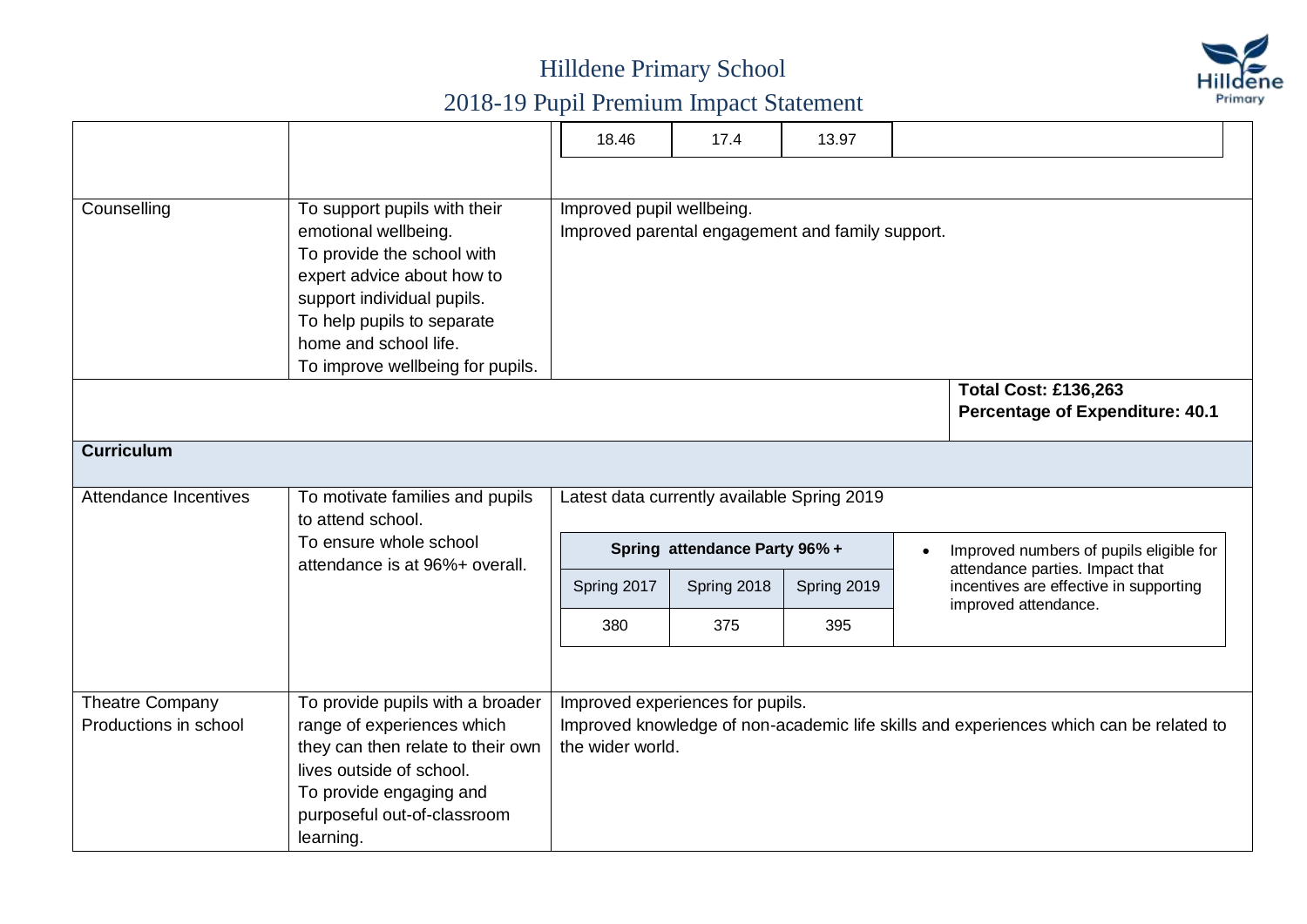

| <b>Educational Visits/</b> | To ensure that pupils gain              |                                                                               | Improved attitudes to learning. |                                                                          |        |                            |                                                                                    |        |  |
|----------------------------|-----------------------------------------|-------------------------------------------------------------------------------|---------------------------------|--------------------------------------------------------------------------|--------|----------------------------|------------------------------------------------------------------------------------|--------|--|
| Transport                  | experiences of the wider world          | Improved skills which relate to teamwork, self-awareness and self-discipline. |                                 |                                                                          |        |                            |                                                                                    |        |  |
|                            | which they can relate to their          |                                                                               |                                 |                                                                          |        |                            |                                                                                    |        |  |
|                            | own lives.                              |                                                                               |                                 |                                                                          |        |                            |                                                                                    |        |  |
|                            | To provide pupils with the              |                                                                               |                                 |                                                                          |        |                            |                                                                                    |        |  |
|                            | opportunity to experience               |                                                                               |                                 |                                                                          |        |                            |                                                                                    |        |  |
|                            | residential trips with peers.           |                                                                               |                                 |                                                                          |        |                            |                                                                                    |        |  |
| <b>Music Tuition</b>       | To provide opportunities for            | Improved engagement.                                                          |                                 |                                                                          |        |                            |                                                                                    |        |  |
|                            | non-academic learning and               |                                                                               |                                 | Progress and engagement in curriculum music lessons led by school staff. |        |                            |                                                                                    |        |  |
|                            | achievement.                            |                                                                               |                                 | Progress with individual musical achievement.                            |        |                            |                                                                                    |        |  |
|                            | To support families of talented         |                                                                               |                                 |                                                                          |        |                            |                                                                                    |        |  |
|                            | pupils who may not have the             |                                                                               |                                 |                                                                          |        |                            |                                                                                    |        |  |
|                            | resources to access this                |                                                                               |                                 |                                                                          |        |                            |                                                                                    |        |  |
|                            | support or provide it without the       |                                                                               |                                 |                                                                          |        |                            |                                                                                    |        |  |
|                            | school.                                 |                                                                               |                                 |                                                                          |        |                            |                                                                                    |        |  |
|                            |                                         |                                                                               |                                 |                                                                          |        | <b>Total Cost: £21,625</b> |                                                                                    |        |  |
|                            |                                         |                                                                               |                                 |                                                                          |        |                            | <b>Percentage of Expenditure: 6.4</b>                                              |        |  |
|                            |                                         |                                                                               |                                 |                                                                          |        |                            |                                                                                    |        |  |
| <b>Contingency</b>         |                                         |                                                                               |                                 |                                                                          |        |                            |                                                                                    |        |  |
| London Schools Pilot       | To provide CPD opportunities            |                                                                               |                                 |                                                                          |        |                            | To raise attainment in reading, writing and mathematics to diminish the difference |        |  |
| Scheme 'Close the Gap'     | for staff to close the gap              |                                                                               |                                 | between Pupil Premium children and non-Pupil Premium children.           |        |                            |                                                                                    |        |  |
|                            | between disadvantaged and               |                                                                               |                                 |                                                                          |        |                            |                                                                                    |        |  |
|                            | vulnerable pupils and their             | End of KS1                                                                    |                                 |                                                                          |        |                            |                                                                                    |        |  |
| Total Cost: £3,735         | peers                                   |                                                                               |                                 |                                                                          |        |                            |                                                                                    |        |  |
| Percentage of              | To improve pupil outcomes.              |                                                                               |                                 | Summer 2018                                                              |        |                            | Summer 2019                                                                        |        |  |
| Expenditure: 1.1           | To provide targeted support for         |                                                                               |                                 |                                                                          |        |                            |                                                                                    |        |  |
|                            | specific groups of children in          |                                                                               | <b>PP</b>                       | <b>NPP</b>                                                               | Gap    | PP                         | <b>NPP</b>                                                                         | Gap    |  |
|                            | addition to core lessons for<br>pupils. | Reading<br><b>GDS</b>                                                         |                                 |                                                                          |        | $14\%$ (4)                 | 24% (15)                                                                           | $-10%$ |  |
|                            |                                         | Reading<br><b>EXP</b>                                                         | 50%(13)                         | 69%(43)                                                                  | $-19%$ | 69% (20)                   | $\frac{1}{7}$ 4% (46)                                                              | $-5%$  |  |
|                            |                                         |                                                                               |                                 |                                                                          |        |                            |                                                                                    |        |  |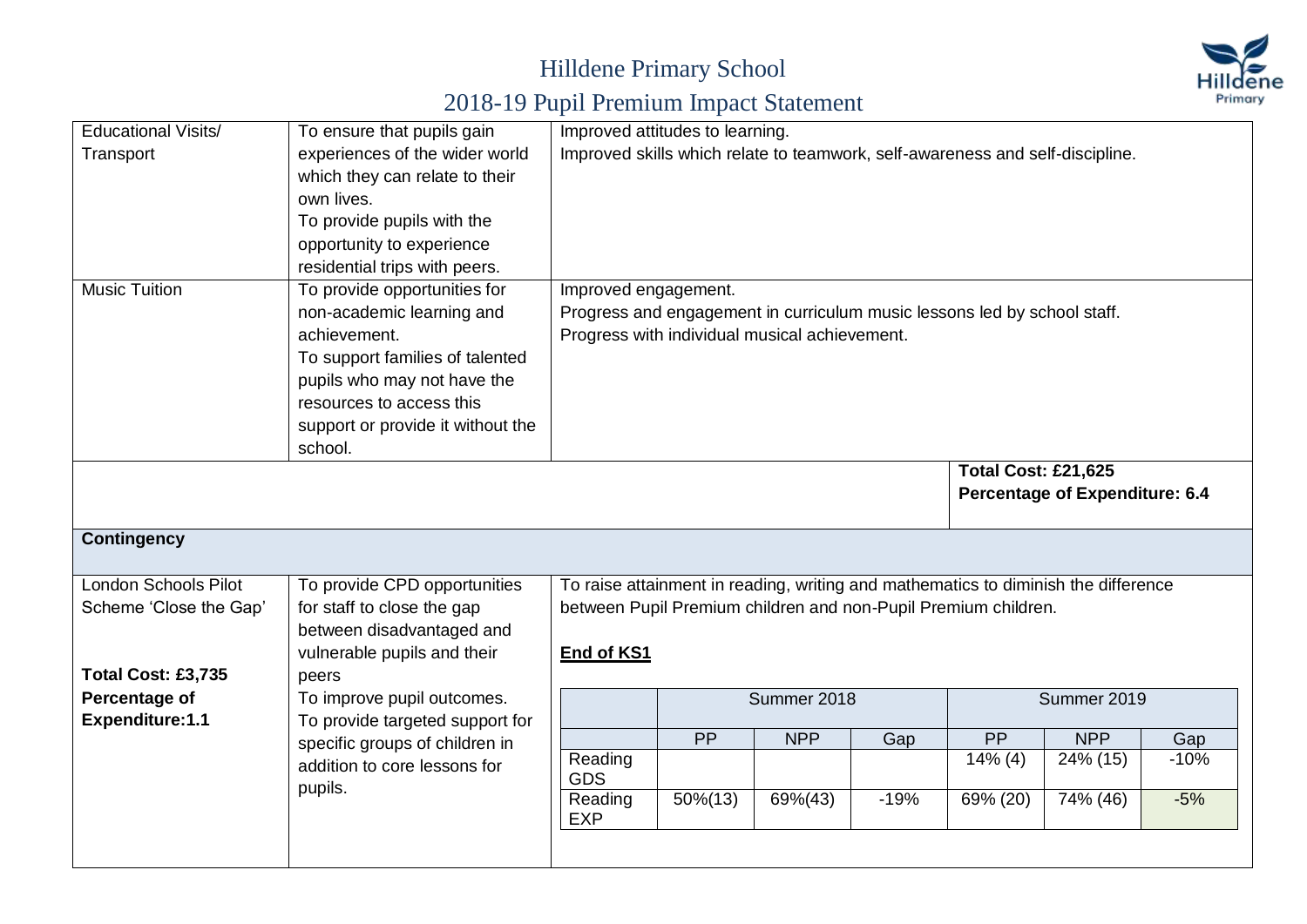

| Wiring<br><b>GDS</b>       |             |             |        | 3% (1)                 | $10\%$ (6)  | $-7%$                     |
|----------------------------|-------------|-------------|--------|------------------------|-------------|---------------------------|
| Writing<br><b>EXP</b>      | $50\% (13)$ | 65%(40)     | $-15%$ | $62\%$ (18)            | 69% (43)    | $-7%$                     |
| <b>Maths</b><br><b>GDS</b> |             |             |        | $14\%$ (4)             | 7% (6)      | $+7%$                     |
| <b>Maths</b><br><b>EXP</b> | $50\% (13)$ | $66\%(40)$  | $-16%$ | 76% (22)               | $77\%$ (48) | $-1%$                     |
| Combined<br><b>GDS</b>     |             |             |        | $0\%$ (0)              | $6\%$ (4)   | $-6%$                     |
| Combined<br><b>EXP</b>     | $50\% (13)$ | 65%(40)     | $-15%$ | 58% (17)               | 65% (40)    | $-7%$                     |
|                            |             |             |        |                        |             |                           |
|                            |             |             |        |                        |             |                           |
|                            | PP          | <b>NPP</b>  | Gap    | <b>PP</b>              | <b>NPP</b>  | Gap                       |
| Reading<br><b>GDS</b>      |             |             |        | $11\%$ (5)             | $13\%$ (5)  |                           |
| Reading<br><b>EXP</b>      | 57%(25)     | 68%(28)     | $-11%$ | $\overline{51\%}$ (23) | 70% (28)    |                           |
| Wiring<br><b>GDS</b>       |             |             |        | $\frac{4\%}{2}$ (2)    | $20\%$ (8)  | $-2%$<br>$-19%$<br>$-16%$ |
| Writing<br><b>EXP</b>      | 41%(18)     | $61\% (25)$ | $-20%$ | 64% (29)               | 80% (32)    | $-16%$                    |
| Maths<br><b>GDS</b>        |             |             |        | $2\%$ (1)              | 23% (9)     | $-21%$                    |
| Maths<br><b>EXP</b>        | 27%(12)     | 71%(29)     | $-16%$ | 71% (32)               | 83% (33)    | $-12%$                    |
| Combined<br><b>GDS</b>     |             |             |        | $2\%$ (1)              | $8\%$ (3)   | $-6%$                     |